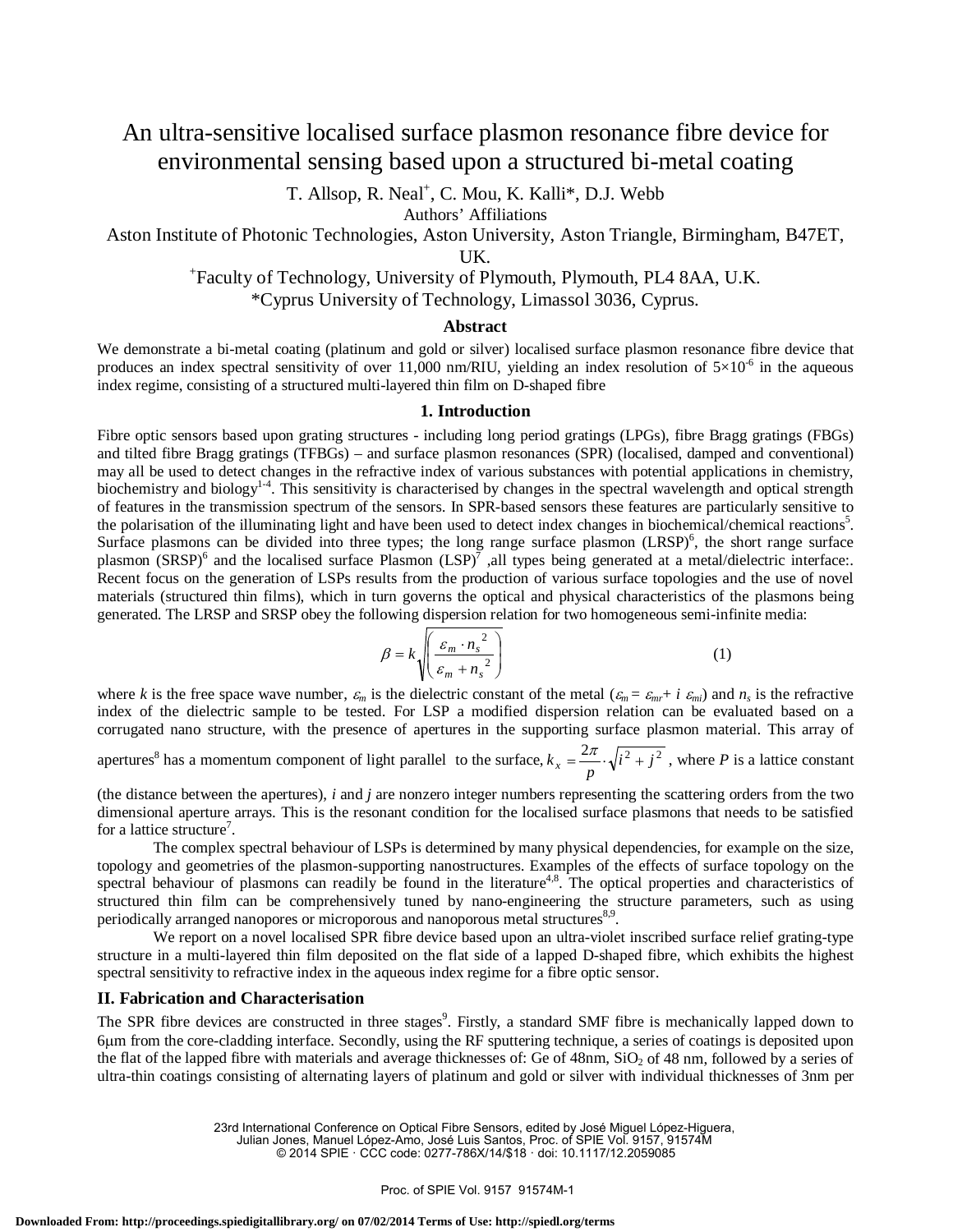layer with a total thickness of 36nm. Thirdly, the coated lapped fibre is exposed to a diffracted pattern of UV light from a uniform phase mask (through laser beam scanning and multi-exposures), see figure 1. This produces a surface relief structure which has approximate and predominant periods of  $\sim 0.6 \mu m$  and  $\sim 1 \mu m$ , with a corrugation thickness of the order of the bi-metal layer thus producing rods of bimetal on the flat of the D-shaped fibre; the mechanism and details of the processes creating these structures have been reported elsewhere<sup>9</sup>. The approximate dimensions of the nanorods are length of 12µm and mean diameter 350nm.



Figure 1. Scheme used for the fabrication of the nano-scale structured coating and the equipment used to characterise the devices



**Figure 2.** (a) AFM image of the surface nano-scaled structured coating on the lapped region of the optical fibre, (b) the surface line profile depicted by the black line shown in (a).

## **III. Sensing Spectral Characteristics**

The spectral sensitivity to refractive index and polarisation of the transmission spectral features of the LSP fibre devices are investigated before, during and after formation of this structure. Figure 1 shows the experimental set-up used for polarisation characterisation, both during fabrication and when the fibre devices are submerged into various liquids with different refractive indices; Cargille refractive index matching solutions. Light from a broadband light source was passed through a polariser and a polarisation controller before illuminating the sample, with the transmission spectrum being monitored using an optical spectrum analyser.



**Figure 3** Transmission spectra of Ge $\overline{SO_2\}$ PtAu as a function of refractive index of surrounding medium, (a) index variation from 1 to 1.36 and (b) index variation from 1.365 to 1.395.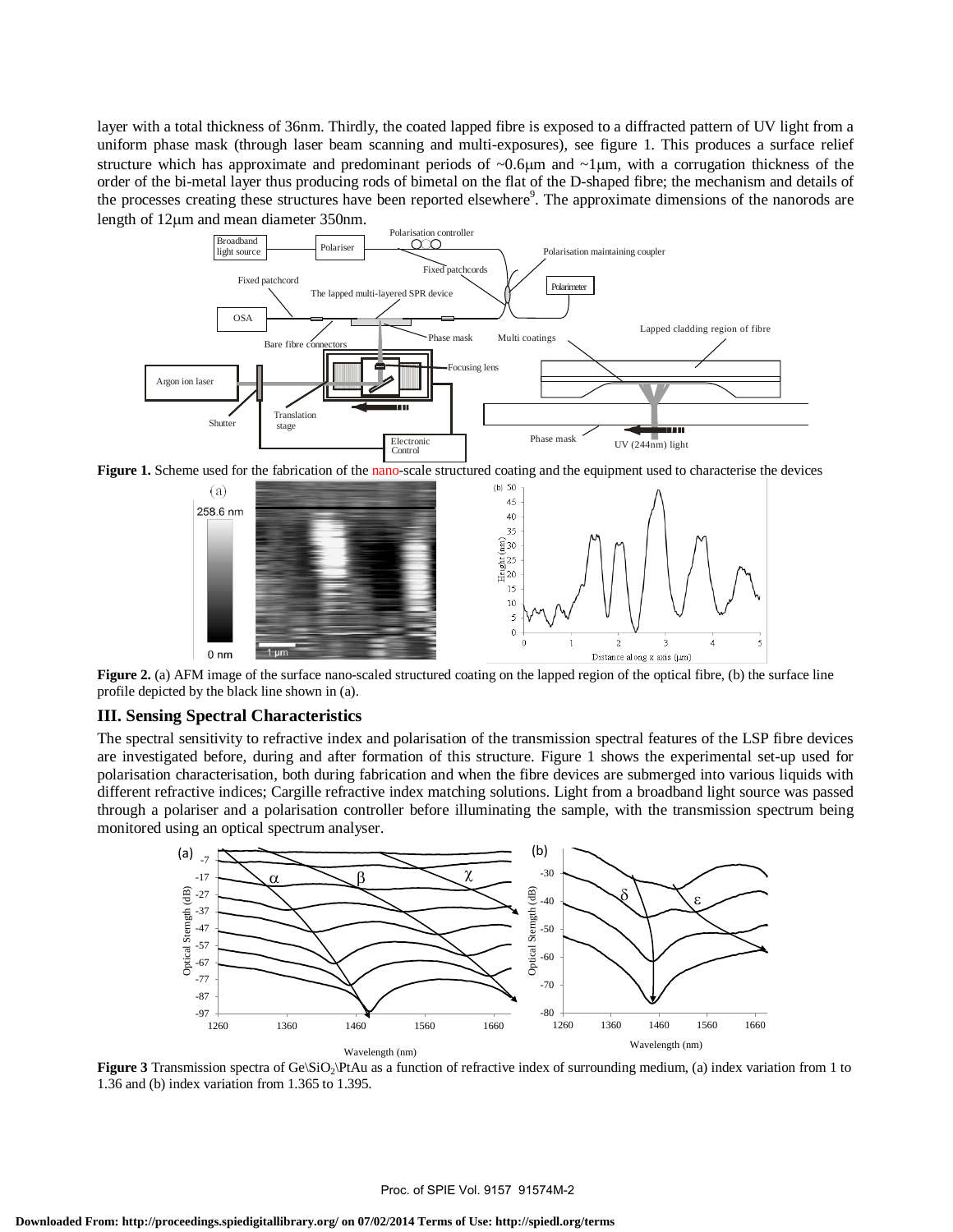| Plasmon Resonance | index          | Wavelength Sensitivity nm/RIU | Intensity Sensitivity dB/RIU |
|-------------------|----------------|-------------------------------|------------------------------|
| $\alpha$          | 1.30 to 1.34   | 3020                          | 259                          |
|                   | 1.30 to 1.34   | 4170                          | 248                          |
|                   | 1.30 to 1.34   | 3930                          | 132                          |
| $\alpha$          | 1.34 to 1.36   | 5050                          | 816                          |
|                   | 1.34 to 1.36   | 7060                          | 450                          |
|                   | 1.34 to 1.36   | out of measurement range      | out of measurement range     |
| δ                 | 1.365 to 1.395 | 1300                          | 452                          |
| ε                 | 1.365 to 1.396 | 9220                          | $-303$                       |

**Table 1** index sensitivities for various index ranges of PtAu Device prior to UV processing

Prior to UV processing there are three plasmon resonances occurring over the observable wavelength range; 1260nm to 1690nm, see figure 3; their index sensitivities are shown in Table 1 with the ε resonance having greatest sensitivity and yielding an index resolution of  $\sim 6 \times 10^{-6}$  in the aqueous index regime (assuming a 0.05nm wavelength resolution). The polarisation behaviour of the three resonances was also studied, for which a zero set-point was chosen for the strongest optical feature in transmission using an index solution of 1.360, and occurring at 1448nm (labelled resonance β). Rotation of the azithumal polarisation changed the resonant wavelengths and the associated optical strengths,shown in figure 4. It is expected that for different wavelength resonances the comparative polarisation dependence would be different along with the wavelength shifts; this is shown in figure 4 for different materials. Moreover these resonances are probably generated by conventional damped surface plasmons, this is suggested by the fact that the resonances have reasonably large optical strength over a large range of azimuthal polarisation of the illuminating light.



**Figure 4.** The variation in central wavelength and coupling efficiency of the SPRs as a function of change of polarisation azimuth at the polarisation controller. The angle is measured from the point of maximum coupling strength of the main transmission feature in an index solution of 1.360. The device is  $Au/Pt-SiO<sub>2</sub>-Ge$  coated with the main three surface plasmon resonances investigated. The maximum transmission feature is at 1448nm for resonance  $\beta$  (a), resonance  $\alpha$  (b) and resonance  $\chi$  (c), ( $\blacklozenge$ ) is the wavelength shift ( $\blacktriangle$ ) is the optical strength variation

After the UV processing to produce the nano-scaled surface structure, the refractive index sensitivity and polarisation dependence was investigated again, figures 5, and the index response summarised in Table 2.

| Plasmon Resonance | index         | Wavelength Sensitivity nm/RIU | Intensity Sensitivity dB/RIU |
|-------------------|---------------|-------------------------------|------------------------------|
| $\omega$          | 1.33 to 1.36  | 3430                          | 331                          |
|                   | 1.30 to 1.35  | 3830                          | 248                          |
|                   | 1.30 to 1.33  | 3470                          | 124                          |
| Ф                 | 1.36 to 1.395 | 11250                         | $-314$                       |
|                   | 1.36 to 1.395 | 6250                          | 450                          |
|                   | 1.33 to 1.35  | 6980                          | 130                          |

**Table 2** index sensitivities for various index ranges of the Pt/Au Device after UV processing

There are very large spectral sensitivities with regards to index change, see Table 2. In particular the φ resonance shows a spectral index sensitivity of 11250 nm/RIU in the higher aqueous range that leads to index resolution of  $\sim4\times10^{-6}$ . Furthermore, the resonances appear to have a higher sensitivity to the polarisation state of the illuminating light yielding a maximum polarisation sensitivity of 0.502 dB/degree, compared to 0.398 dB/degree before UV processing. This is